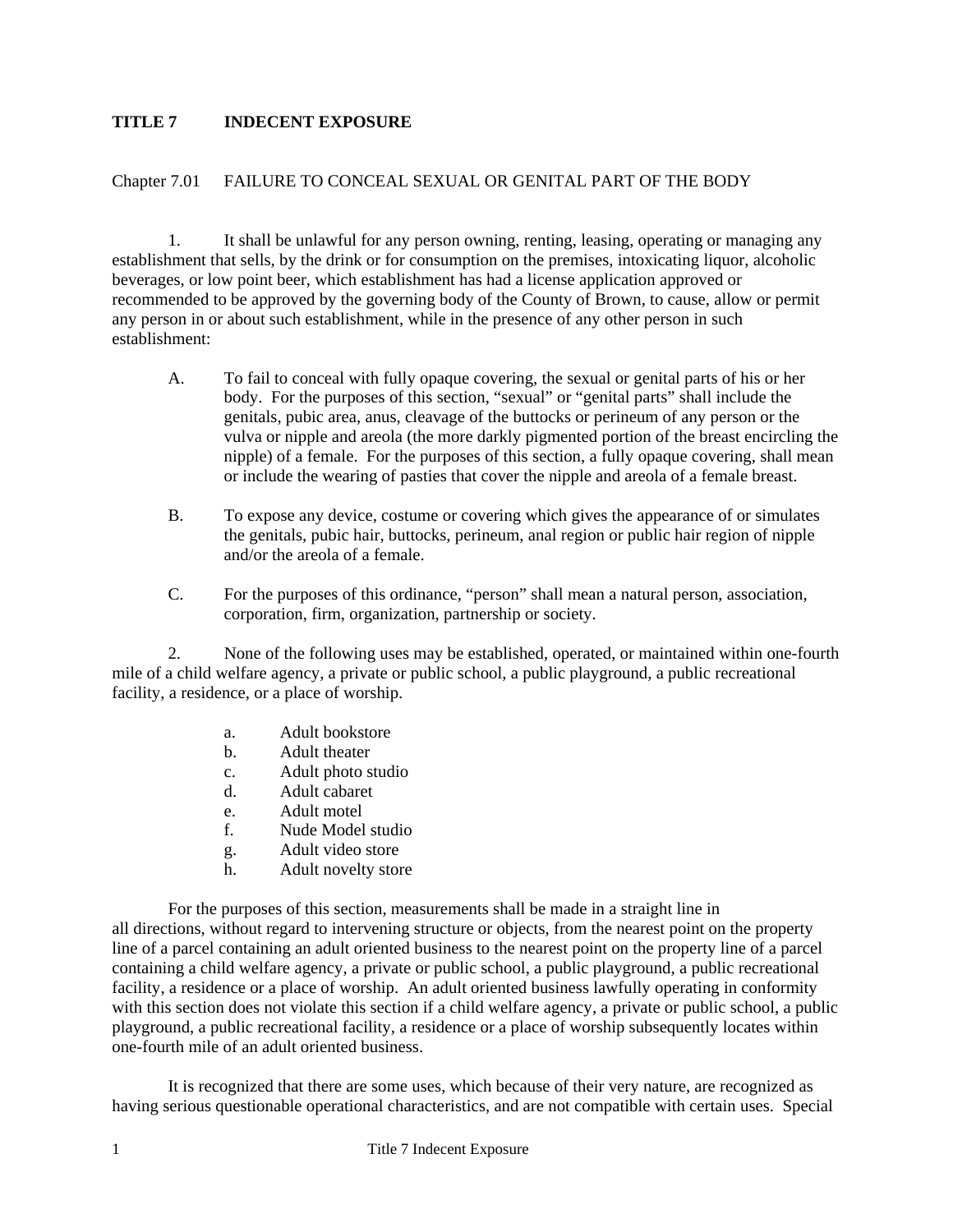regulation of these uses is necessary to ensure that these adverse effects will not contribute to the blighting or downgrading of the surrounding area.

 No more than one adult use may be established, operated, or maintained within 2,500 feet of another adult use as measured from the closest point of the outside wall of the building or tenant space.

3. An person who shall violate any of the provisions of this ordinance or shall fail to comply therewith shall be guilty of a Class 2 Misdemeanor punishable by thirty days imprisonment in the county jail or one hundred dollars fine, or both.

4. In addition, upon proof of violation of this ordinance, any license approved or recommended to be approved by the governing body of Brown County may be revoked or suspended pursuant to SDCL 35-2-10.

5. State law further provides that no adult oriented business established after June 30, 2008, may be located within one-fourth mile of a child welfare agency, a private or public school, a public playground, a public recreational facility, a residence, or a place of worship. A violation of this State law is a Class 1 Misdemeanor. Each day of violation constitutes a separate offense.

## DEFINITIONS:

- Adult Bookstore, Adult Novelty Store, or Adult Video Store. A Commercial establishment which, as one of its principle purposes offers for sale or rental for any form of consideration any one or more of the following:
	- A. Books, magazines, periodicals or other printed matter, or photographs, films, motion pictures, videocassettes or video reproductions, slides, or other visual representations which are characterized by the depiction or description of "specified sexual activities" or "specified anatomical areas"; or
	- B. Instruments, devices, or paraphernalia that are designed for use in connection with "specified sexual activities."

 A commercial establishment may have other principal business purposes that do not involve the offering for sale or rental of material depicting or describing "specified sexual activities" or "specified anatomical areas" and still be categorized as ADULT BOOKSTORE, ADULT NOVELTY STORE or ADULT VIEDO STORE. Such other business purposes will not serve to exempt such commercial establishments from being categorized as an ADULT BOOKSTORE, ADULT NOVELTY STORE or ADULT VIDEO STORE so long as one of its principal business purposes is the offering for sale or rental for consideration the specified materials which are characterized by the depiction or description of "specified sexual activities" or "specified anatomical areas." A principal business purpose is defined as a business that maintains at least 40% of its inventory items for sale or rent that are characterized by an emphasis on matter depicting, describing, or relating to "specified sexual activities" or "specified anatomical areas." The definition under this subsection shall not include a store that, as its principal business purpose, sells or rents films, motion pictures, video cassettes, video reproductions or other visual representations that contain an official industry rating of G, PG, PG-13, R or NC 17.

Adult Cabaret. A nightclub, bar, juice bar, restaurant, bottle club or similar commercial establishment whether or not alcoholic beverages are served which regularly features persons who appear nude or seminude.